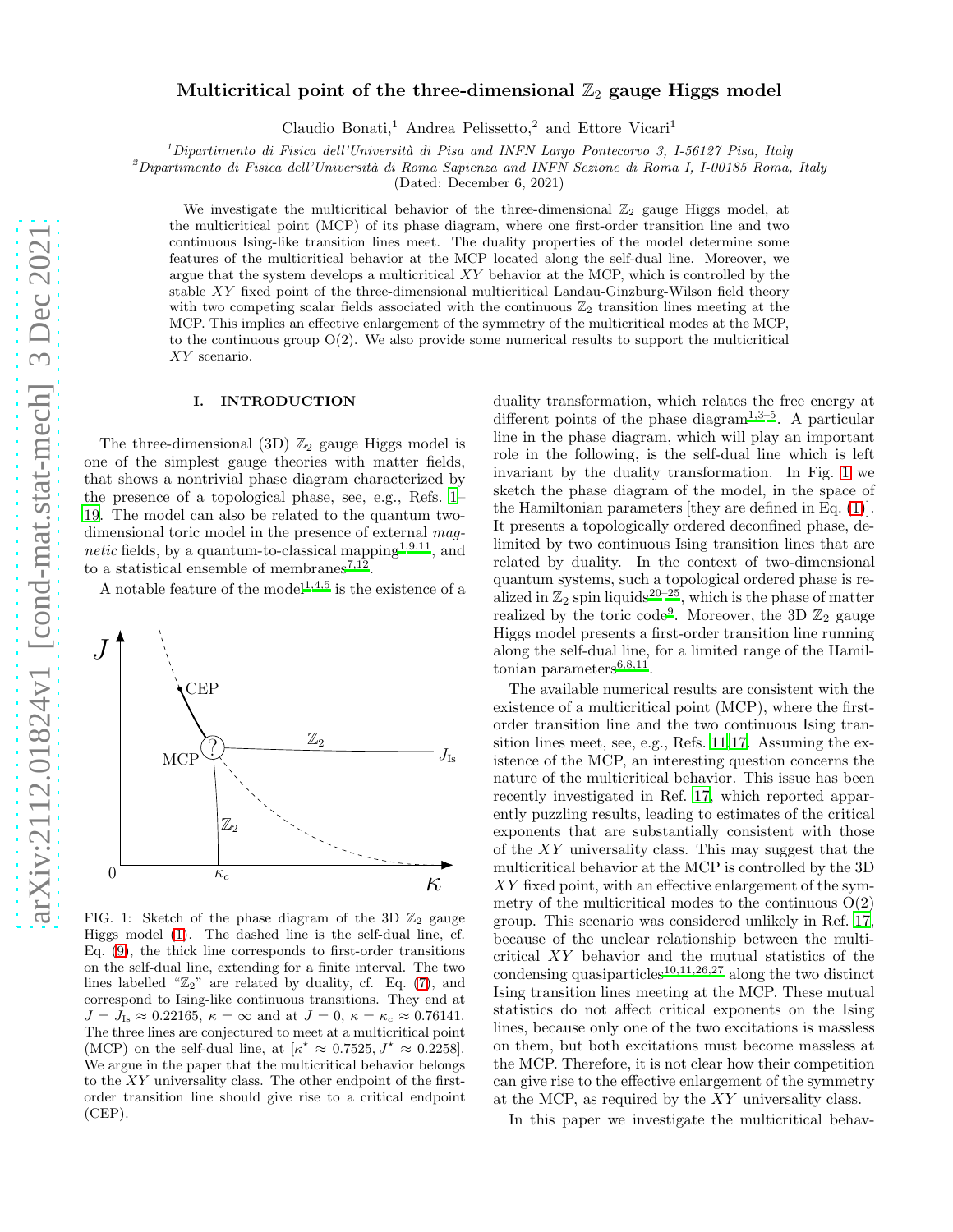ior at the MCP. We argue that the multicritical behavior is controlled by the stable XY fixed point of the 3D multicritical Landau-Ginzburg-Wilson (LGW) field theory with two competing scalar fields associated with the  $\mathbb{Z}_2$  transition lines meeting at the MCP<sup>[28](#page-8-17)[–32](#page-9-0)</sup>. Duality properties play a crucial role for the realization of the multicritical  $XY$  scenario, which implies an effective enlargement of the symmetry of the multicritical modes, to the continuous symmetry group  $O(2)$ . To provide further support to this scenario, we also report some numerical finite-size scaling (FSS) analyses of data from Monte Carlo (MC) simulations.

The paper is organized as follows. In Sec. [II](#page-1-3) we present the 3D lattice  $\mathbb{Z}_2$  gauge Higgs model, and summarize the known features of its phase diagram. In Sec. [III](#page-2-0) we discuss the multicritical theory appropriate for the MCP, and apply the multicritical LGW field theory to predict a multicritical  $XY$  behavior. In Sec. [IV](#page-5-0) we report some numerical results supporting the multicritical XY scenario, obtained by FSS analyses of MC simulations. Finally in Sec. [V](#page-8-18) we draw our conclusions.

# <span id="page-1-3"></span>II. THE  $\mathbb{Z}_2$  GAUGE HIGGS MODEL

### A. Hamiltonian and duality transformations

We consider a lattice gauge model with  $\mathbb{Z}_2$  gauge invariance defined on a cubic 3D lattice with periodic boundary conditions. The fundamental variables are Ising spins  $s_x = \pm 1$  defined on the lattice sites and Ising spins  $\sigma_{\mathbf{x},\mu} = \pm 1$  defined on the bonds  $(\sigma_{\mathbf{x},\mu})$  is associated with the bond starting from site  $x$  in the  $\mu$  direction,  $\mu = 1, 2, 3$ . The model is defined by the lattice Hamil- $\mathrm{tonian}^{1,4,5}$  $\mathrm{tonian}^{1,4,5}$  $\mathrm{tonian}^{1,4,5}$  $\mathrm{tonian}^{1,4,5}$  $\mathrm{tonian}^{1,4,5}$ 

<span id="page-1-0"></span>
$$
H = -J\sum_{\boldsymbol{x},\mu} s_{\boldsymbol{x}} \,\sigma_{\boldsymbol{x},\mu} \, s_{\boldsymbol{x}+\hat{\mu}} - \kappa \sum_{\boldsymbol{x},\mu>\nu} \Pi_{\boldsymbol{x},\mu\nu} , \quad (1)
$$

$$
\Pi_{\mathbf{x},\mu\nu} = \sigma_{\mathbf{x},\mu} \,\sigma_{\mathbf{x}+\hat{\mu},\nu} \,\sigma_{\mathbf{x}+\hat{\nu},\mu} \,\sigma_{\mathbf{x},\nu} \,. \tag{2}
$$

The corresponding partition function and free-energy density are

<span id="page-1-4"></span>
$$
Z = \sum_{\{s,\sigma\}} e^{-\beta H(J,\kappa)}, \qquad F(J,\kappa) = -\frac{T}{L^d} \ln Z, \qquad (3)
$$

where  $\beta = 1/T$  is the inverse temperature, and  $L^d$  is the volume of the system. This paper only consider threedimensional systems, and therefore  $d = 3$ . However, when arguments are independent of the space dimension, we keep d generic. In the following, energies are measured in units of T, which is equivalent to fix  $\beta = 1$  in Eq. [\(3\)](#page-1-4).

The model can be simplified by considering the socalled unitary gauge. Indeed, the site variables  $s_x$  can be eliminated by redefining  $\sigma_{\mathbf{x},\mu}$  as

$$
s_{\boldsymbol{x}} \, \sigma_{\boldsymbol{x},\mu} \, s_{\boldsymbol{x}+\hat{\mu}} \, \rightarrow \, \sigma_{\boldsymbol{x},\mu} \, . \tag{4}
$$

Correspondingly, the partition function can be written as

<span id="page-1-5"></span>
$$
Z = \sum_{\{\sigma\}} e^{-H_{\text{ug}}(J,\kappa)},\tag{5}
$$

$$
H_{\text{ug}} = -J \sum_{\boldsymbol{x},\mu} \sigma_{\boldsymbol{x},\mu} - \kappa \sum_{\boldsymbol{x},\mu > \nu} \Pi_{\boldsymbol{x},\mu\nu} . \tag{6}
$$

An important property of the 3D lattice  $\mathbb{Z}_2$  gauge Higgs model is the existence of a duality mapping[3](#page-8-8) between the Hamiltonian parameters, that leaves the partition function unchanged, modulo a regular function of the parameters. If

<span id="page-1-2"></span>
$$
(J', \kappa') = \left(-\frac{1}{2}\ln \tanh \kappa, -\frac{1}{2}\ln \tanh J\right),\tag{7}
$$

we have<sup>[3](#page-8-8)</sup>

<span id="page-1-6"></span>
$$
F(J', \kappa') = F(J, \kappa) - \frac{3}{2} \ln[\sinh(2J)\sinh(2\kappa)].
$$
 (8)

One can also define a self-dual line,

<span id="page-1-1"></span>
$$
D(J,\kappa) = J - J' = J + \frac{1}{2} \ln \tanh \kappa = 0, \qquad (9)
$$

where the duality transformation maps the model into itself, i.e.  $J' = J$  and  $\kappa' = \kappa$ . Note that  $D(J, \kappa)$  is odd under the duality mapping  $(J, \kappa) \rightarrow (J', \kappa')$ , i.e.,  $D(J,\kappa) = -D(J',\kappa').$ 

## <span id="page-1-7"></span>B. The phase diagram

Some features of the phase diagram are well established, see, e.g., Refs. [4](#page-8-6)[,11](#page-8-3)[,17](#page-8-13). A sketch of the phase dia-gram is shown in Fig. [1.](#page-0-0) For  $\kappa \to \infty$  an Ising transition occurs at <sup>[33](#page-9-1)</sup>  $J_{\text{Is}} = 0.221654626(5)$ . By duality, in the pure  $\mathbb{Z}_2$  gauge model a transition occurs in the corresponding point,  $J = 0$  and

$$
\kappa_c = -\frac{1}{2} \ln \tanh J_{\text{Is}} = 0.761413292(11). \tag{10}
$$

Two Ising-like continuous transition lines, related by the duality transformation  $(7)$ , start from these points<sup>[4](#page-8-6)</sup> and intersect along the self-dual line<sup>[17](#page-8-13)</sup>. Moreover, some numerical studies $8,11$  $8,11$  have provided evidence of first-order transitions along the self-dual line, in the relatively small interval

$$
0.688 \lesssim \kappa \lesssim 0.753 \,, \qquad 0.258 \gtrsim J \gtrsim 0.226 \,. \tag{11}
$$

Since the first-order transition line is limited to an interval along the self-dual line, there are only two phases, separated by the two continuous transition lines, see Fig. [1.](#page-0-0) For small J and large  $\kappa$  there is a topological deconfined phase. The remaining part of the phase diagram corresponds to a single phase that extends from the disordered small- $J, \kappa$  region to the whole large- $J$  region. In particular, no phase transition occurs along the line  $\kappa = 0$ , where the model [\(6\)](#page-1-5) becomes trivial.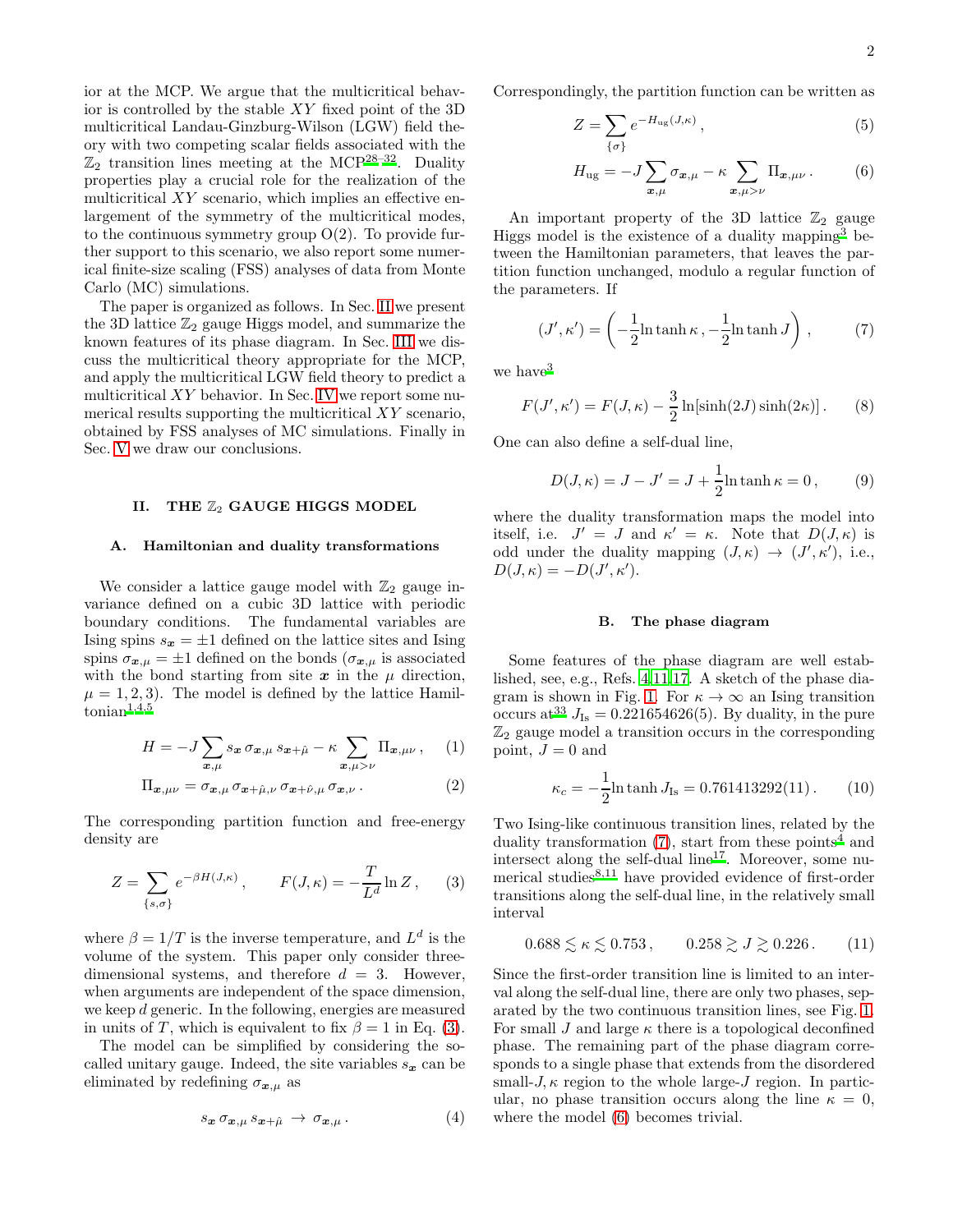

<span id="page-2-4"></span>FIG. 2: Sketch of the phase diagram close to the MCP. We report the first-order transition line (thick line), the self-dual line (dashed line), the two continuous transition lines (continuous lines), and the line (dotted line) where  $u_2 = 0$ . The line  $u_1 = 0$  coincides with the self-dual line.

A natural conjecture is that the first-order and the two continuous Ising transition lines meet at the same point located along the self-dual line, giving rise to a multicrit-ical point (MCP). Numerical results<sup>[11](#page-8-3)[,17](#page-8-13)</sup> are consistent with this conjecture. In particular, Ref. [17](#page-8-13) reported evidence of a critical transition point along the self-dual line—we identify it with the MCP—with critical parameters  $\kappa^* \approx 0.7526$  and  $J^* \approx 0.2257$ . The corresponding critical exponents are close to, and substantially consistent with, those associated with the  $XY$  universality class[31](#page-9-2)[,32](#page-9-0)[,34](#page-9-3)[,35](#page-9-4). In spite of these results, Ref. [17](#page-8-13) considered an XY multicritical behavior unlikely. In the paper, we rediscuss the issue, and give additional theoretical and numerical arguments that support the hypothesis that the MCP belongs to the XY universality class.

We finally note that the first-order transition line starting from the MCP ends at  $J \approx 0.258$  and  $\kappa \approx 0.688$ . We expect this endpoint to correspond to a continuous transition, likely belonging to the Ising universality class.

#### <span id="page-2-0"></span>III. MULTICRITICAL BEHAVIOR

As discussed above, the phase diagram of the lattice  $\mathbb{Z}_2$ gauge Higgs model shows a MCP, where a first-order and two continuous transition lines meet (this MCP is usually called bicritical<sup>[28](#page-8-17)[–30](#page-8-19)</sup>). In the following, we first discuss the expected behavior of the model close to the MCP, on the basis of the renormalization-group (RG) theory. Then, we discuss a a LGW field theory characterized by two interacting local real scalar fields<sup>[28](#page-8-17)[–30](#page-8-19)[,32](#page-9-0)</sup>, which may describe the multicritical behavior.

#### <span id="page-2-3"></span>A. Multicritical scaling theory

At a MCP, the singular part of the free-energy density can be written as

<span id="page-2-5"></span>
$$
F_{\text{sing}}(J,\kappa,L) = L^{-d} \mathcal{F}(\{u_i L^{y_i}\}),\tag{12}
$$

where  $u_i$  are the nonlinear scaling fields and the RG exponents  $y_i$  are ordered so that

$$
y_1 > y_2 > y_3 > y_4 > \dots,\tag{13}
$$

In the present model, we expect two relevant RG perturbations. Therefore,  $y_1$  and  $y_2$  are positive, and the corresponding scaling fields  $u_1$  and  $u_2$  vanish at the MCP. The exponents  $y_i$  with  $i \geq 3$  are instead negative and control the corrections to the multicritical behavior. All the scaling fields  $u_i$  are analytic functions of the model parameters  $J$  and  $\kappa$ . In the infinite-volume limit and neglecting subleading corrections, we can rewrite the singular part of the free energy density as

<span id="page-2-1"></span>
$$
F_{\rm sing}(J,\kappa) = |u_2|^{d/yz} \mathcal{F}_{\pm}(X) , \qquad (14)
$$

$$
X \equiv u_1 |u_2|^{-\phi} , \qquad \phi \equiv y_1 / y_2 > 1 , \qquad (15)
$$

where the functions  $\mathcal{F}_{\pm}(X)$  apply to the parameter regions in which  $\pm u_2 > 0$ , and  $\phi$  is the so-called crossover exponent associated with the MCP. Close to the MCP, the transition lines follow the equation

$$
X = u_1 |u_2|^{-\phi} = \text{const},\tag{16}
$$

with a different constant for each transition line. Since  $\phi > 1$ , they are tangent to the line  $u_1 = 0$ .

The duality mapping [\(7\)](#page-1-2), and in particular Eq. [\(8\)](#page-1-6), implies the relation

$$
F_{\rm sing}(J',\kappa') = F_{\rm sing}(J,\kappa). \tag{17}
$$

Then, if we set

$$
u_1' = u_1(J', \kappa'), \quad u_2' = u_2(J', \kappa'), \tag{18}
$$

using Eq.  $(14)$  we obtain the equality

<span id="page-2-2"></span>
$$
|u_2|^{d/y_2} \mathcal{F}_{\pm}(u_1|u_2|^{-\phi}) = |u_2'|^{d/y_2} \mathcal{F}_{\pm}(u_1'|u_2'|^{-\phi}). \tag{19}
$$

Since along the self-dual line  $u_1 = u'_1 = 0$ , this relation can only be satisfied if  $|u_2| = |u'_2|$ . If we then expand the scaling function  $\mathcal{F}_{\pm}(X)$  in powers of X, Eq. [\(19\)](#page-2-2) implies  $u_1^m = (u_1')^m$  for all values of m such that the derivative

$$
\mathcal{F}_m = \left. \frac{\partial^m \mathcal{F}(X)}{\partial X^m} \right|_{X=0} \tag{20}
$$

is nonvanishing. This condition can be satisfied only if  $u_1$  changes at most by a sign under duality. As we shall argue below,  $u_1$  is odd under duality, i.e.,  $u'_1 = -u_1$ . In this case, we should additionally require  $\mathcal{F}_m = 0$  for any odd m: the functions  $\mathcal{F}_{\pm}(X)$  are even in X.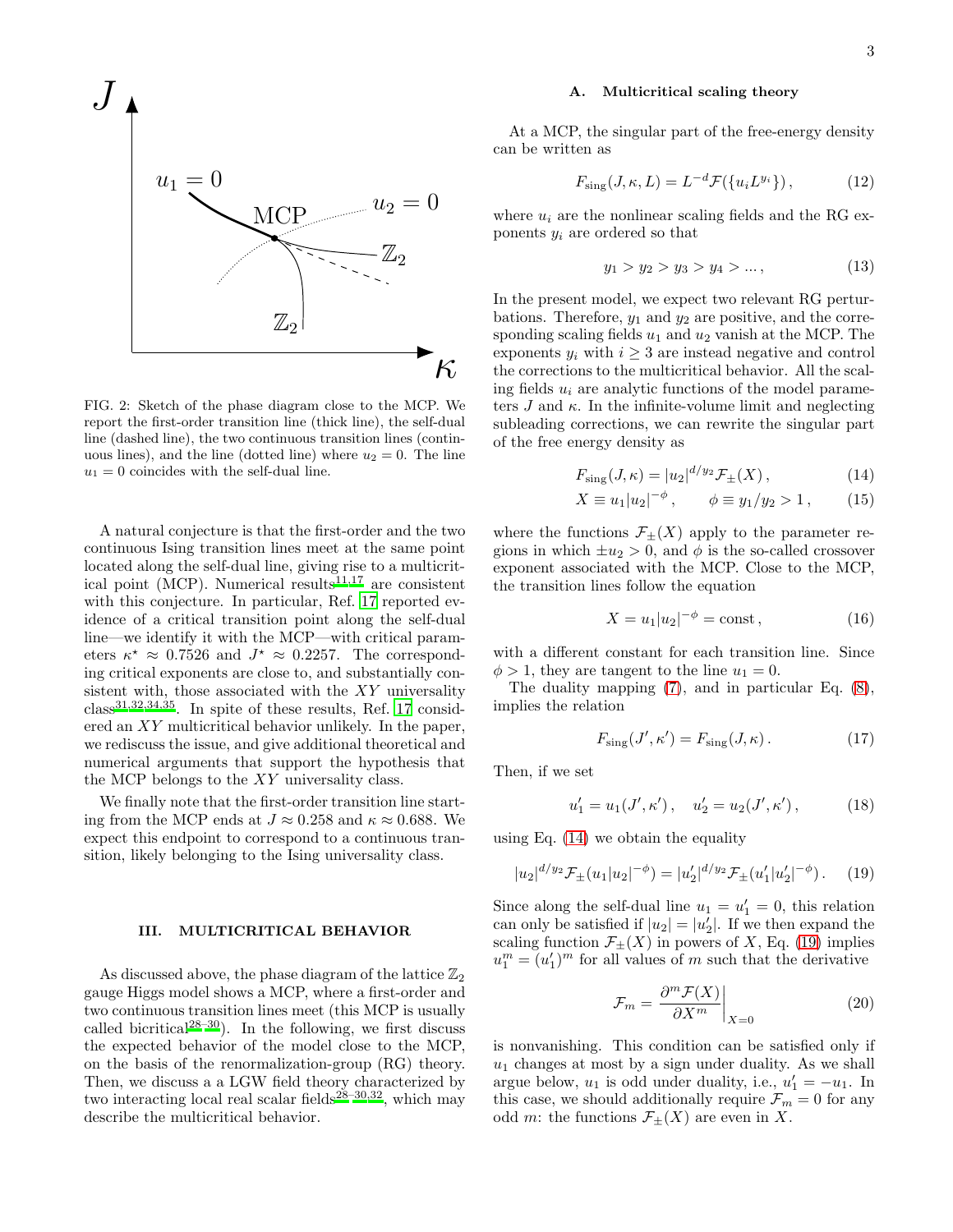To show that  $u_1$  is odd, note that, as discussed in Sec. [II B,](#page-1-7) the first-order transition line runs along the self-dual line [\(9\)](#page-1-1) ending at the MCP, located at

$$
J = J^*, \quad \kappa = \kappa^* = -\frac{1}{2}\ln \tanh J^*.
$$
 (21)

This transition line is expected to coincide<sup>[28](#page-8-17)[–30](#page-8-19)</sup> with the line  $u_1 = 0$ , close to the MCP. Since the self-dual line is given by  $D(J, \kappa) = 0$ , we can make the identification

$$
u_1 = D(J, \kappa) \,, \tag{22}
$$

close to the MCP. As noted before,  $D(J,\kappa)$  is odd under duality. The scaling field  $u_2$  is then necessarily even under duality and is therefore given by

<span id="page-3-4"></span>
$$
u_2(J,k) = -J + J^* + \frac{1}{2} \ln \frac{\tanh \kappa}{\tanh \kappa^*}.
$$
 (23)

The scaling fields can be straightforwardly linearized obtaining

$$
u_1 \approx \Delta J + c \Delta \kappa
$$
,  $u_2 \approx -\Delta J + c \Delta \kappa$ , (24)

where

$$
\Delta J = J - J^*, \qquad \Delta \kappa = \kappa - \kappa^*,
$$
  

$$
c = \sinh(2J^*) = \frac{1}{\sinh(2\kappa^*)} \approx 0.467. \tag{25}
$$

In terms of  $u_1$  and  $u_2$ , close to the MCP the first-order transition line corresponds to  $X = 0$ ,  $u_2 < 0$ . The two continuous transition lines are defined by  $X = \pm k$  with  $u_2 > 0$ .

Using the above results we can also predict how the latent heat  $\Delta_h$  vanishes along the first-order transition line when approaching the MCP. A straightforward scaling argument $^{36}$  $^{36}$  $^{36}$  gives

$$
\Delta_t \sim |u_2|^\theta \,, \qquad \theta = \frac{d - y_1}{y_2} \,. \tag{26}
$$

Note that this scaling behavior is the same as that of the magnetization  $M$  at the Ising transition, with the correspondence  $y_1 = y_h$  and  $y_2 = 1/\nu$ : M indeed vanishes as  $M \sim |T - T_c|^{\beta}$  with  $\beta = (d - y_h)\nu$ , see, e.g., Ref. [31](#page-9-2).

#### <span id="page-3-3"></span>B. Scaling of the energy cumulants

Due to the fact that we are considering a lattice gauge theory, and therefore that we cannot easily access the order parameters associated with the phase transitions, we focus on the multicritical behavior of the energy operators. We define

$$
H_J = \sum_{x\,\mu} \sigma_{x,\mu}, \qquad H_\kappa = \sum_{x\,\mu > \nu} \Pi_{x,\mu\nu}, \qquad (27)
$$
\n
$$
H = -JH_J - \kappa H_\kappa.
$$

We consider the cumulants

$$
C_{nm} = -L^d \frac{\partial^{n+m}}{\partial J^n \partial \kappa^m} F(J, \kappa, L), \qquad (28)
$$

where F is the free-energy density. For  $n+m \leq 3$ ,  $C_{nm}$  =  $M_{nm}$ , where  $M_{nm}$  are the central moments defined by

$$
M_{nm} = \langle (H_J - E_J)^n (H_\kappa - E_\kappa)^m \rangle ,\qquad (29)
$$

with  $E_J = \langle H_J \rangle$  and  $E_{\kappa} = \langle H_{\kappa} \rangle$ . For  $n + m \geq 4$ , central moments and cumulants differ. For instance,  $C_{40} = M_{40} - 3M_{20}^2$ .

Using the cumulants  $C_{mn}$  we can easily construct the cumulants  $K_n$  of the total energy H, defined by the derivatives of  $\ln Z$  with respect to  $\beta$ , see Eq. [\(3\)](#page-1-4). For example, we have

<span id="page-3-2"></span>
$$
K_2 = J^2 C_{20} + 2J\kappa C_{11} + \kappa^2 C_{02},
$$
\n
$$
K_3 = -\left(J^3 C_{30} + 3J^2\kappa C_{21} + 3J\kappa^2 C_{12} + \kappa^3 C_{03}\right),
$$
\n(30)

etc... Note that the specific heat is given by  $C_V = K_2/V$ .

In the following, we consider periodic boundary conditions, which preserve the duality property in finitesize systems. Using Eq. [\(8\)](#page-1-6), and taking the appropriate derivatives with respect to  $J$  and  $\kappa$ , we can obtain an infinite series of exact relations among the expectation values  $E_J, E_{\kappa}$  and the cumulants  $C_{mn}$  at  $(J, \kappa)$  and at the corresponding duality-transformed couplings  $(J', \kappa')$ , cf. Eq. [\(7\)](#page-1-2). Along the self-dual line where  $(J, \kappa) = (J', \kappa'),$ they turn into an infinite series of exact relations among expectation values of cumulants computed on the selfdual line. The lowest-order cumulants satisfy the relations

<span id="page-3-1"></span>
$$
E_{\kappa} + \sinh(2J) E_J - 3\cosh(2J)L^3 = 0, \qquad (31)
$$
  
\n
$$
\sinh^2(2J) C_{20} - C_{02} - 2\cosh(2J) E_{\kappa} + 6L^3 = 0. \quad (32)
$$

Relations for higher-order cumulants are more cumbersome. Neglecting the regular terms arising from the second term of the r.h.s. of Eq. [\(7\)](#page-1-2), third-order cumulants satisfy the relations

$$
C_{12} + \sinh(2J) C_{21} + 2 \cosh(2J) C_{11} \approx 0, \quad (33)
$$
  
\n
$$
C_{03} + \sinh^3(2J) C_{30} + 6 \cosh(2J) C_{02} +
$$
  
\n
$$
+ 2[3 + \cosh(4J)] E_{\kappa} \approx 0.
$$

The scaling behavior of the cumulants  $C_{nm}$  can be derived by differentiating the asymptotic scaling relation

$$
F_{\text{sing}}(J,\kappa,L) \approx L^{-d} f(x_1,x_2), \qquad x_i = u_i L^{y_i}, \quad (34)
$$

where we only keep the relevant RG contributions. Note that the duality relation [\(8\)](#page-1-6) for the free energy, and the duality properties of  $u_1$  and  $u_2$ , imply that

<span id="page-3-0"></span>
$$
f(-x_1, x_2) = f(x_1, x_2). \tag{35}
$$

Introducing the derivatives

$$
f_{n,m}(x_1, x_2) = \frac{\partial^{n+m} f(x_1, x_2)}{\partial x_1^n \partial x_2^m}, \qquad (36)
$$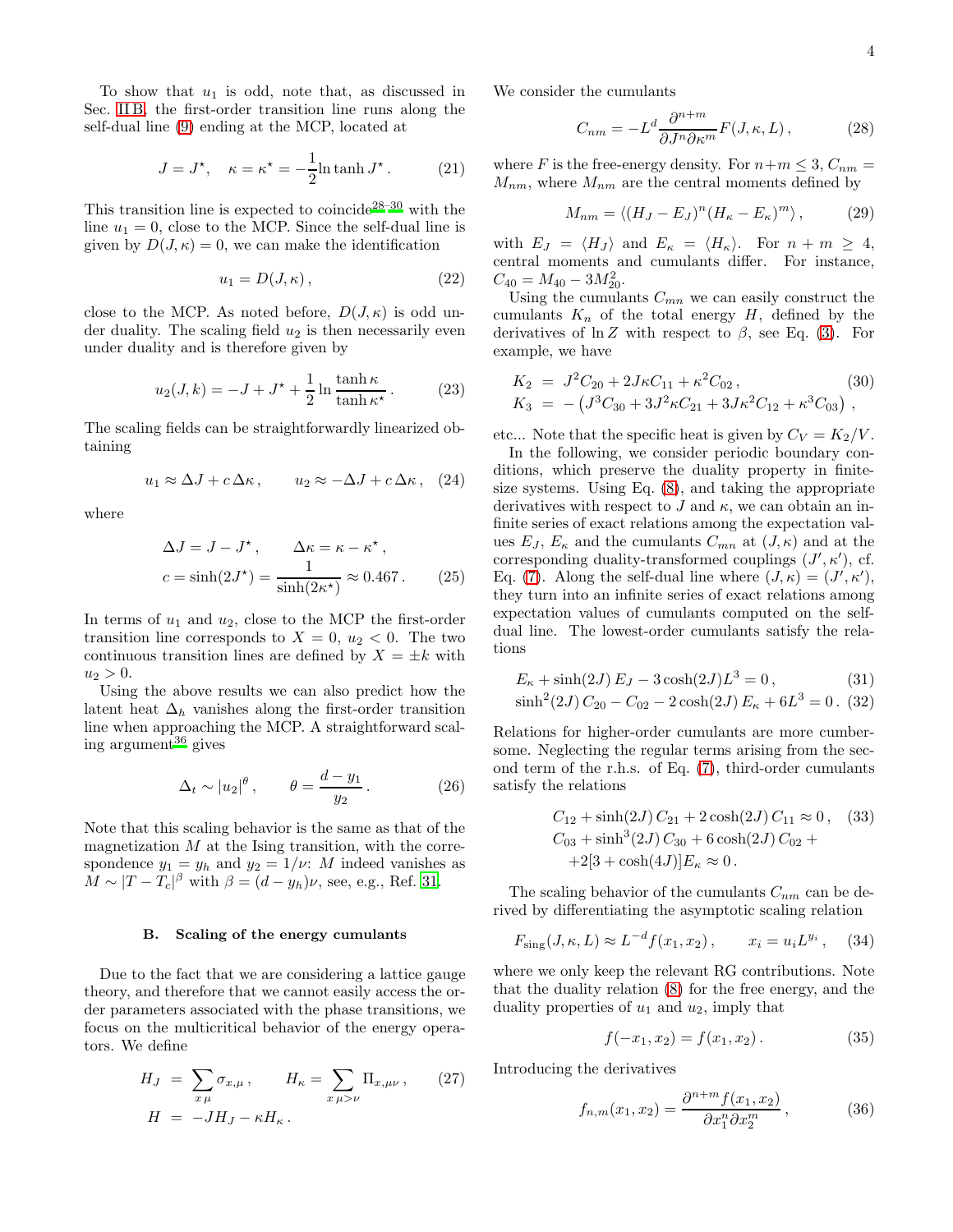the leading critical contribution is generally given by

$$
C_{nm}(J,\kappa,L) \approx u_{1,J}^n u_{1,\kappa}^m L^{(n+m)y_1} f_{n+m,0}(x_1,x_2), \tag{37}
$$

where  $u_{1,J}$  and  $u_{1,\kappa}$  are the derivatives of  $u_1$  with respect to J and  $\kappa$ . The cumulants of the total energy are expected to develop an analogous scaling behavior, i.e.

<span id="page-4-4"></span>
$$
K_n(J,\kappa,L) \approx L^{ny_1} \mathcal{K}_n(x_1,x_2). \tag{38}
$$

Along the self-dual line  $u_1 = 0$  the duality symmetry leads to some cancellations, as a consequence of Eq. [\(35\)](#page-3-0). For  $n + m$  even, the leading terms of the cumulants  $C_{nm}$ are given by

<span id="page-4-0"></span>
$$
C_{nm}(J,\kappa,L) \approx u_{1,J}^n u_{1,\kappa}^m L^{(n+m)y_1} f_{n+m,0}(0,x_2)
$$
  

$$
\approx c^m L^{(n+m)y_1} f_{n+m,0}(0,x_2).
$$
 (39)

Note that Eq. [\(39\)](#page-4-0) is consistent with the exact relations derived from duality, such as Eq.  $(32)$ . For  $n + m$  odd, the relation [\(35\)](#page-3-0) implies that

$$
f_{n+m,0}(0, x_2) = 0.
$$
 (40)

Therefore, the leading scaling behavior is obtained by differentiating once with respect to  $u_2$ . Thus, for odd  $n + m$  we obtain

$$
C_{nm} \approx L^{(n+m-1)y_1+y_2} f_{n+m-1,1}(0, x_2) \times (41)
$$
  
 
$$
\times (n u_{1,J}^{n-1} u_{1,\kappa}^m u_{2,J} + m u_{1,J}^n u_{1,\kappa}^{m-1} u_{2,\kappa})
$$
  
 
$$
\approx (m-n)c^m L^{(n+m-1)y_1+y_2} f_{n+m-1,1}(0, x_2),
$$

where  $u_{2,J}$  and  $u_{2,\kappa}$  are the derivatives of  $u_2$  with respect to  $J$  and  $\kappa$ , respectively. Using these asymptotic behaviors along the self-dual line and the relations [\(30\)](#page-3-2), we can also derive the corresponding asymptotic FSS of the cumulants  $K_n$  of the total energy, which behave as

<span id="page-4-2"></span>
$$
K_n \approx L^{ny_1} \tilde{K}_n(x_2) \quad \text{for even } n, \tag{42}
$$

$$
K_n \approx L^{(n-1)y_1+y_2} \widetilde{K}_n(x_2) \quad \text{for odd } n. \tag{43}
$$

It is also useful to consider combinations whose cumulants have definite properties under duality transformations. We define

<span id="page-4-1"></span>
$$
A = H_J - \sinh(2\kappa) H_\kappa, \qquad (44)
$$

$$
S = H_J + \sinh(2\kappa) H_\kappa. \tag{45}
$$

Since

$$
\frac{\partial u_1}{\partial J} + \sinh(2\kappa) \frac{\partial u_1}{\partial \kappa} = 0, \qquad (46)
$$

$$
\frac{\partial u_2}{\partial J} - \sinh(2\kappa) \frac{\partial u_2}{\partial \kappa} = 0,
$$

one can easily check that the cumulants  $A_n$  of the operator A, defined in Eq. [\(44\)](#page-4-1), do not receive contributions associated with the scaling field  $u_1$ . Therefore, they generally scale as

<span id="page-4-3"></span>
$$
A_n \approx L^{n y_2} A_n(x_1, x_2), \quad A_n = (-2)^n f_{0n}(x_1, x_2). \tag{47}
$$

The cumulants  $S_n$  of the operator S behave as

<span id="page-4-5"></span>
$$
S_n \approx L^{ny_1} S_n(x_1, x_2), \quad S_n = 2^n f_{n0}(x_1, x_2). \tag{48}
$$

Along the self-dual line, however, this diverging behavior is not observed for n odd, since  $f_{n0}(0, x_2) = 0$ , thus  $S_n$ is expected to diverge as  $L^{(n-1)y_1}$ .

We finally note that the above scaling equations assume that the leading contribution is due to the singular part of the free energy. However, contributions due to the regular free-energy term, of order  $L<sup>d</sup>$ , may provide the leading contribution for the lowest-order cumulants, depending on the values of the RG exponents  $y_1$  and  $y_2$ .

#### C. Multicritical field theory

The results of Sections [III A](#page-2-3) and [III B](#page-3-3) only rely on the existence of a duality transformation and make no assumption on the nature of the MCP. To go further and make more quantitative predictions, it is crucial to understand the nature of the order parameters. Along the finite-J transition line that ends at  $\kappa = \infty$ , the order parameter is expected to be a local function of the  $s_x$ fields, which should correspond to the Ising magnetization. Of course, because of gauge invariance, any rigorous definition requires the introduction of an appropriate gauge fixing, which however would not change any gaugeinvariant correlation function (in Ref. [37](#page-9-6) this approach has been used to obtain rigorous results for the phase behavior of the U(1) Abelian-Higgs model). The order parameter for the  $\mathbb{Z}_2$  gauge theory is instead expected to be nonlocal and indeed the transition has a topological nature. Apparently, this observation seems to indicate that one cannot use standard symmetry arguments to understand the critical behavior at the MCP, as they assume that the order parameters are coarse-grained local functions of the microscopic fields.

We wish now to argue that, at the MCP (and only there), because of duality, we can assume that both order parameters are local. Strictly speaking, duality is only a mapping of the Hamiltonian parameters, but here we will enlarge its role and assume that duality provides a mapping for all RG operators. Essentially, let us assume that we are working in the infinite-dimensional space of Hamiltonians on which the RG transformations act<sup>[38](#page-9-7)</sup>. If we start from a  $\mathbb{Z}_2$  gauge Hamiltonian, under RG transformations, we will generate a flow towards a  $\mathbb{Z}_2$ gauge-invariant fixed point, while starting from the usual Ising model, we will observe a flow towards the Wilson-Fisher  $\mathbb{Z}_2$  fixed point. The existence of an exact microscopic relation between the  $\mathbb{Z}_2$  gauge model and the Ising model allows us to conjecture that the two fixed points are equivalent, with the same set of RG dimensions and operators. In other words, there is a mapping (we call it duality) between all RG operators at the different fixed points. It is then plausible that this duality transformation maps the local order parameter of the Ising model to the nonlocal order parameter of the gauge model. The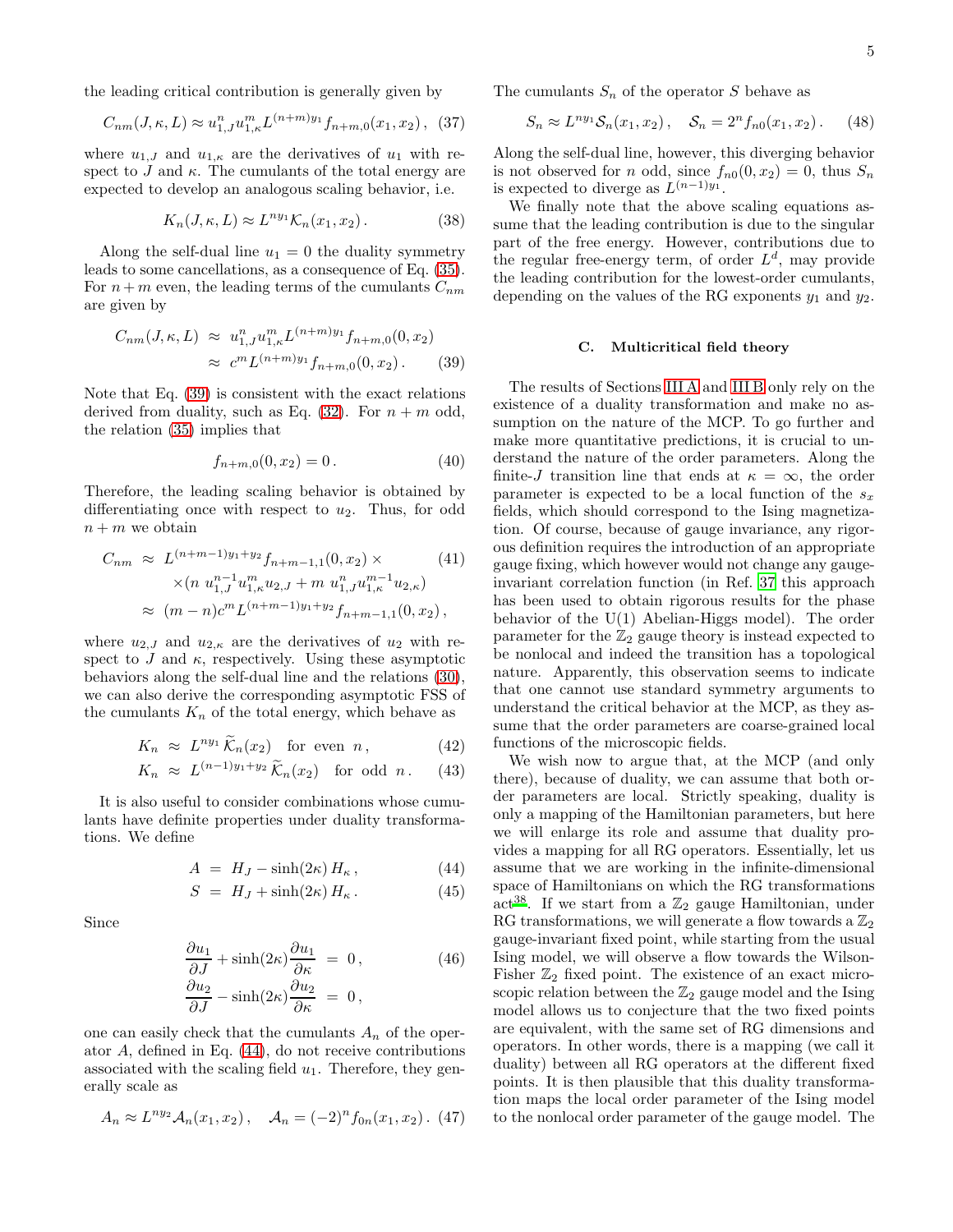mapping changes the Hamiltonian parameters, except on the self-dual line, and therefore at the MCP. Here, the mapping would imply the equivalence of the local and of the nonlocal order parameters for the same model. Therefore, it seems reasonable to describe the multicritical behavior in terms of two local quantities. We thus consider two different scalar fields  $\varphi_1(x)$  and  $\varphi_2(x)$ , associated with the two transition lines.

To derive a Lagrangian for the effective model, we note that the theory should be invariant under a change of sign of both fields, so that only even powers of each field are allowed. Under these conditions the LGW Hamiltonian  $is^{28-30}$  $is^{28-30}$  $is^{28-30}$ 

<span id="page-5-1"></span>
$$
\mathcal{H} = \frac{1}{2} \Big[ (\partial_{\mu} \varphi_1)^2 + (\partial_{\mu} \varphi_2)^2 \Big] + \frac{1}{2} \Big( r_1 \varphi_1^2 + r_2 \varphi_2^2 \Big) \n+ \frac{1}{4!} \Big[ v_1 \varphi_1^4 + v_2 \varphi_2^4 + 2w \varphi_1^2 \varphi_2^2 \Big].
$$
\n(49)

This model has been studied at length. In the mean-field approximation<sup>[28](#page-8-17)[–30](#page-8-19)</sup>, the field theory [\(49\)](#page-5-1) admits a bicritical point analogous to the one appearing in Fig. [2.](#page-2-4) Moreover, if the transition is continuous, it should belong to the  $XY$  universality class<sup>[28](#page-8-17)[–32](#page-9-0)</sup> thereby leading to an effective enlargement of the symmetry from  $\mathbb{Z}_2 \oplus \mathbb{Z}_2$  to  $O(2)$ .

Several field-theoretical and numerical works have determined the exponents  $y_i$  entering the multicritical scaling ansatz [\(12\)](#page-2-5), see, e.g., Refs. [32](#page-9-0)[,35.](#page-9-4) As shown in Ref. [32,](#page-9-0) the leading exponents correspond to the RG dimensions at the isotropic  $XY$  fixed point of quadratic and quartic perturbations that belong to different representations of  $O(2)$  group. The leading RG exponent  $y_1$ is associated with the quadratic spin-two perturbation. The corresponding RG dimension is  $32,35$  $32,35$ 

<span id="page-5-2"></span>
$$
y_1 = 1.7639(11). \t(50)
$$

The second largest exponent is associated with the spin-zero quadratic operator, and is directly related to the correlation-length critical exponent at standard XY transitions:

<span id="page-5-3"></span>
$$
y_2 = \frac{1}{\nu_{xy}} = 1.4888(2),\tag{51}
$$

where we used the estimate  $\nu_{xy} = 0.6717(1)$  (see, e.g., Refs. [31](#page-9-2)[,34](#page-9-3)[,39](#page-9-8)[–42](#page-9-9) for theoretical results by various methods). Using the above results, we can estimate the crossover exponent,

$$
\phi = y_1/y_2 = 1.1848(8). \tag{52}
$$

Scaling corrections at the multicritical XY point are controlled by the negative RG dimensions  $y_i$ . The most relevant ones  $are^{32,35,41,43}$  $are^{32,35,41,43}$  $are^{32,35,41,43}$  $are^{32,35,41,43}$  $are^{32,35,41,43}$  $are^{32,35,41,43}$ 

<span id="page-5-4"></span>
$$
y_3 = -0.108(6), \tag{53}
$$

$$
y_4 = -0.624(10), \tag{54}
$$

$$
y_5 = -0.789(4), \tag{55}
$$

which are related to the spin-4, spin-2, and spin-zero quartic perturbations, respectively. Note that, at standard XY transitions, corrections decay as  $L^{-\omega}$  with  $\omega = -y_5 \approx 0.79$ . At the MCP, scaling corrections decay much slower, as  $L^{y_3} \approx L^{-0.108}$ , which may complicate the analysis of the universal multicritical XY behavior. Moreover, corrections with any integer combination of the subleading exponents are also expected, and thus corrections  $L^{n y_3}$  with  $n = 2, 3, \dots$  should also appear.

In the LGW approach the analogue of the duality mapping is the exchange of the two fields ( $\varphi_1 \to \varphi_2$ ,  $\varphi_2 \to \varphi_1$ ). The RG operators associated with the scaling fields  $u_i$  must have definite properties under these transformations. The leading operator of RG dimension  $y_1$  is odd under the field exchange. This implies that  $u_1$ is odd under the simultaneous exchange of  $r_1$ ,  $r_2$  and of  $v_1, v_2$ . In the  $\mathbb{Z}_2$  gauge Higgs model this implies that the scaling field  $u_1$  is odd under duality, in agreement with the arguments presented in Sec. [III A.](#page-2-3) Analogously, we predict  $u_2$  to be even, as already discussed before. We can also predict the transformation properties of the irrelevant scaling fields:  $u_3$  and  $u_5$  are even functions under duality, while  $u_4$  is odd. In particular, there are no corrections with exponent  $y_4$  on the self-dual line.

### <span id="page-5-0"></span>IV. NUMERICAL RESULTS

In this section we report some numerical results supporting our hypothesis of an emerging XY multicriticality at the MCP, as discussed in the previous sections. For this purpose, we present FSS analyses of MC simulations of the unitary-gauge model [\(6\)](#page-1-5), using a standard Metropolis upgrading of the discrete spin link variables<sup>[44](#page-9-12)</sup>. We consider cubic systems of size L with periodic boundary conditions.

We perform simulations along the self-dual line  $u_1 = 0$ and along the line  $u_2 = 0$ , measuring the energy cumulants defined in Sec. [III B.](#page-3-3) We verify the predicted FSS behavior, using the RG exponents  $y_1 = 1.7639(11)$  and  $y_2 = 1.4888(2)$  of the XY universality class. We should remark that the observation of the asymptotic scaling behaviors predicted by the multicritical XY scenario is made difficult by the existence of several sources of slowly decaying scaling corrections. The leading ones decay very slowly, as  $L^{n y_3} \approx L^{-0.108n}$  with  $n = 1, 2, \ldots$  Then, we should consider terms decaying as  $L^{-(y_1-y_2)} \approx L^{-0.28}$ [they are absent on the self-dual line because of Eq. [\(35\)](#page-3-0)], as  $L^{-2(y_1-y_2)} \approx L^{-0.55}$ ,  $L^{-y_4} \approx L^{-0.62}$  (they are absent along the self-dual line),  $L^{-y_5} \approx L^{-0.79}$ . For  $m + n = 2$ also the regular background plays a role, giving rise to corrections of order  $L^{3-2y_1} \approx L^{-0.53}$ .

Along the self-dual line the scaling field  $u_1$  vanishes. Thus, according to the RG analysis reported in Sec. [III B,](#page-3-3) we expect that the asymptotic scaling behavior of the energy cumulants depends on the FSS variable  $x_2 = u_2 L^{y_2}$ . Along the self-dual line the numerical FSS analyses of the energy cumulants  $K_n$ ,  $A_n$ ,  $S_n$  are consistent with the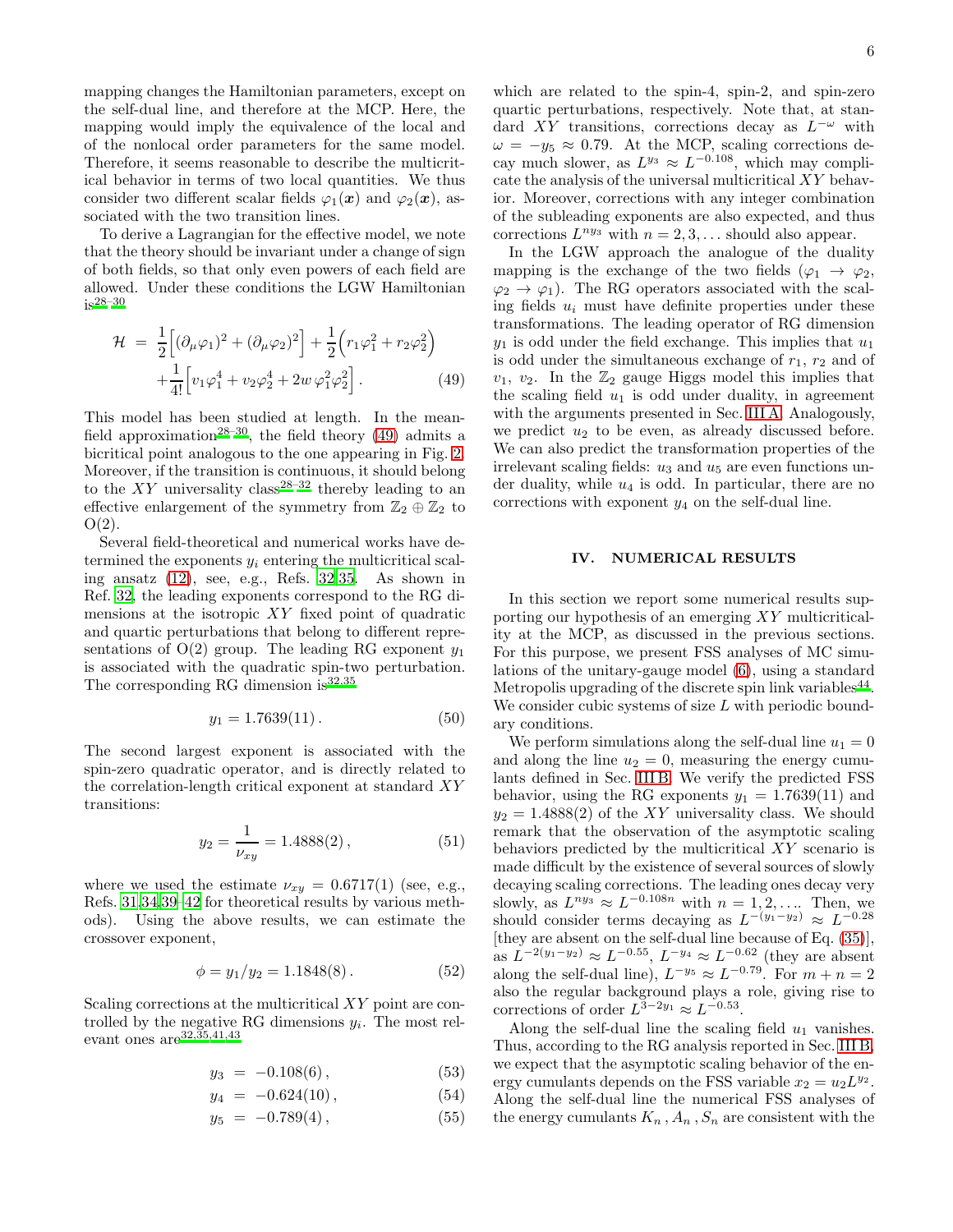

<span id="page-6-1"></span>FIG. 3: Scaling behavior of the third cumulant  $K_3$  of the Hamiltonian along the  $u_1 = 0$  line as a function of  $u_2 L^{y_2}$ . We use the XY exponents  $y_1 = 1.7639, y_2 = 1.4888$  and  $\kappa^* = 0.7525.$ 

predictions of the multicritical theory, see Eqs. [\(42\)](#page-4-2) and [\(43\)](#page-4-2) for the total energy, once the XY values of the RG exponents reported in Eqs. [\(50\)](#page-5-2) and [\(51\)](#page-5-3) are used. The most accurate estimate of the MCP point is obtained by biased analyses of the third cumulant  $A_3 \sim L^{3y_2}$  of the operator  $A$ , see Eq.  $(44)$ , along the self-dual line, using the XY values for the exponents. Fitting the data to Eq.  $(47)$ , we obtain

<span id="page-6-0"></span>
$$
\kappa^* = 0.7525(1) \,, \quad J^* = 0.22578(5) \,. \tag{56}
$$

This estimate of the MCP is consistent with the results reported in Ref. [17](#page-8-13). The analysis of the other cumulants gives consistent results.

The accuracy of the description in terms of the multicritical XY predictions is demonstrated by the scaling plots of the data of the cumulants using the XY exponents and the estimates [\(56\)](#page-6-0). In Fig. [3](#page-6-1) we show data for the third cumulant  $K_3$  of the Hamiltonian, which is expected to scale with the power law  $L^{2y_1+y_2}$ , cf. Eq. [\(43\)](#page-4-2). We observe a reasonably good scaling: scaling corrections are hardly visible within the statistical errors. Note that, according to the multicritical XY scenario, one expects slowly decaying corrections with exponent  $|y_3| \approx 0.11$ , cf. Eq. [\(53\)](#page-5-4). We do not observe them here. In our range of values of  $L, L^{y_3}$  varies only slightly, and thus it is conceivable that they do not affect the divergent behavior of the observables, but only the accuracy of the scaling functions. In Fig. [4](#page-6-2) we report the scaling plots of  $A_3$  and  $A_4$ . Data are again in good agreement with the theoretical predictions for their asymptotic scaling behavior, cf. Eqs. [\(47\)](#page-4-3). We do not report the second cumulant  $A_2$ , whose singular part should scale as  $L^{2y_2}$ . Since  $2y_2 \approx 2.9775 < 3$ , its behavior is dominated by the regular contribution, that scales as the volume  $L^3$ .

Beside checking the consistency of the numerical data with the multicritical XY scenario, we can also perform unbiased fits, to determine  $y_1$  and  $y_2$ . If we fit the third



<span id="page-6-2"></span>FIG. 4: Scaling behavior of cumulants  $A_3$  (top) and  $A_4$  (bottom) along the  $u_1 = 0$  line as a function of  $u_2 L^{y_2}$ . We use the XY exponents  $y_1 = 1.7639$ ,  $y_2 = 1.4888$  and  $\kappa^* = 0.7525$ .

and fourth cumulant of the Hamiltonian (they should scale as  $K_3 \sim L^{2y_1+y_2}$  and  $K_4 \sim L^{4y_1}$ , respectively) we obtain  $2y_1 + y_2 = 5.0(1)$  and  $4y_1 = 7.0(1)$ , which are consistent with the predictions  $2y_1+y_2\approx 5.02$  and  $4y_1\approx$ 7.06. The exponent  $y_2$  can also be estimated from  $A_n$ . We obtain  $y_2 = 1.495(10)$  and  $y_2 = 1.48(2)$  from  $A_3$  and A4, respectively. The agreement with the conjectured XY values is quite good.

We also performed simulations along the  $u_2 = 0$  line, see Eq. [\(23\)](#page-3-4), using the estimate  $\kappa^* = 0.7525$  obtained from the FSS analyses along the self-dual  $u_1 = 0$  line. Along the  $u_2 = 0$  line, the asymptotic FSS of the cumulants of the total energy is that given in Eq. [\(38\)](#page-4-4), i.e.

<span id="page-6-3"></span>
$$
K_n \approx L^{ny_1} \mathcal{K}_n(x_1, 0). \tag{57}
$$

Note that, for  $n$  odd, consistency with the FSS behavior along the self-dual line, see Eq. [\(43\)](#page-4-2), requires  $\mathcal{K}_n(0,0) = 0$ . The data are plotted in Fig. [5,](#page-7-0) We observe a nice collapse of the data, again fully supporting the multicritical XY scenario.

Finally, we also check the scaling behavior of the third cumulants of A and S along the  $u_2 = 0$  line, in Fig. [6.](#page-7-1) The scaling behavior of the cumulants of A is given in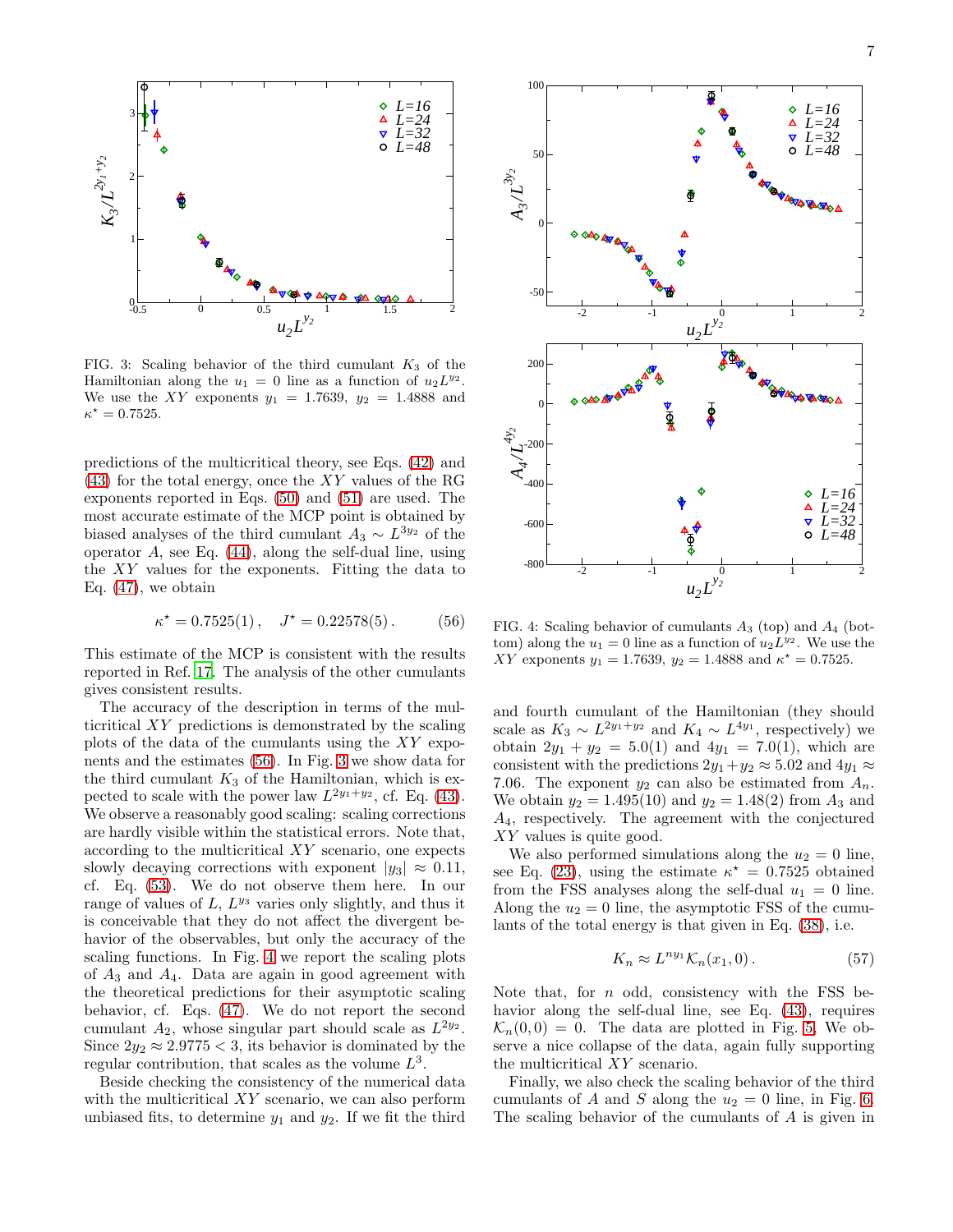

<span id="page-7-0"></span>FIG. 5: Scaling plot of the second cumulant  $K_2$  (bottom) and of the third cumulant  $K_3$  (top) of the Hamiltonian along the  $u_2 = 0$  line, using the XY exponent  $y_1 = 1.7639$  and  $\kappa^* = 0.7525$ . Data confirm the scaling prediction, Eq. [\(57\)](#page-6-3). Notice that the error bars of  $K_3$  for  $u_1L^{y_1} \gtrsim 1$  may be underestimated. In this region of the phase diagram we observe an increasing inefficiency of the MC algorithm.

Eq. [\(47\)](#page-4-3). It depends on  $f_{0n}(x_1, 0)$  which is always an even function of  $x_1$ . The data shown in the top Fig. [6](#page-7-1) are definitely consistent within the errors. As for the cumulants of  $S$ , they scale as reported in Eq. [\(48\)](#page-4-5). Relation [\(35\)](#page-3-0) implies that the odd (resp. even) cumulants are odd (resp. even) functions of  $x_1$ . Again, this is confirmed by the data shown in the bottom Fig. [6.](#page-7-1) In particular, the ratio  $S_3/L^{3y_1}$  is consistent with zero at the critical point  $x_1 = 0.$ 

Note that statistical errors of the MC simulations along  $u_2 = 0$  line increase significantly in the region  $x_1 \geq 1$ . The link update algorithm for the model [\(6\)](#page-1-5) becomes indeed less efficient as  $\kappa$  and J are increased. Autocorrelation times increase by more than one order of magnitude, likely due to a different dynamic regime related to the presence of relevant nonlocal configurations, which are hardly modified by local moves.

The results we have presented here complement those reported in Ref. [17](#page-8-13), which were already providing a remarkable evidence of the multicritical XY behavior (al-



<span id="page-7-1"></span>FIG. 6: Scaling plot of the third cumulants  $A_3$  (top) and  $S_3$  (bottom) of the operators A and S along the  $u_2 = 0$  line, using the XY exponents  $y_1 = 1.7639$  and  $y_2 = 1.4888$ , and  $\kappa^* = 0.7525.$ 

though the authors were quite skeptical on its interpretation in terms of a multicritical XY behavior). In particular, their estimates of the multicritical exponents  $y_1 = 1.778(6)$  and  $y_2 = 1.495(9)$  (other compatible, but less precise, results were also reported in Refs. [10](#page-8-14)[,13](#page-8-20)) are in substantial agreement with the XY predictions [\(50\)](#page-5-2) and [\(51\)](#page-5-3). The small difference in the estimate of  $y_1$  can be easily explained by the very slowly decaying scaling corrections predicted by the multicritical XY scenario, that make a precise determination of the universal asymptotic quantities very hard. The leading one vanishes as  $L^{-0.108}$ , so that, to reduce it by a factor of two, the lattice size must be increased by a factor of 600, which is unattainable in practice.

Overall, we believe that the numerical results presented in this paper, and those already reported in Ref. [17,](#page-8-13) provide strong evidence of the multicritical XY scenario put forward in the previous sections.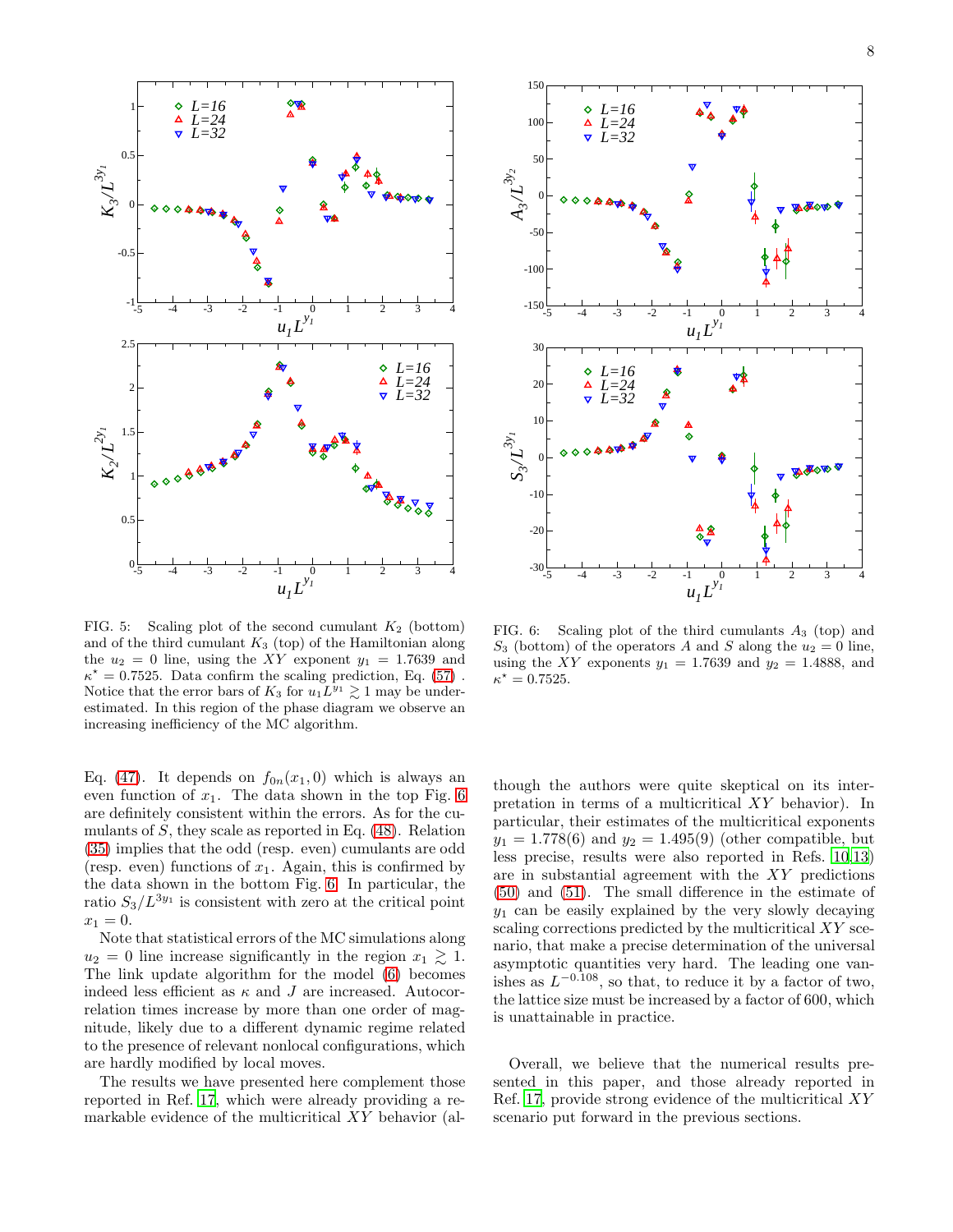# <span id="page-8-18"></span>V. CONCLUSIONS

We study the multicritical behavior of 3D  $\mathbb{Z}_2$  gauge Higgs model at the MCP, where one first-order transition line and two continuous Ising transition lines meet, as sketched in Fig. [1.](#page-0-0) The duality properties of the model play a key role in the phase diagram, and in determining the main features of the multicritical behavior at the MCP located on the self-dual line.

We exploit duality to identify the scaling fields associated with the relevant RG perturbations at the MCP, and outline the corresponding multicritical scaling behaviors. Moreover, we present arguments supporting the identification of the multicritical universality class with the one controlled by the stable  $XY$  fixed point of the 3D multicritical LGW field theory [\(49\)](#page-5-1), with two competing

- <span id="page-8-0"></span><sup>1</sup> F. J. Wegner, Duality in generalized ising models and phase transitions without local order parameters, Jour. of Math. Phys. 12, 2259 (1971).
- <sup>2</sup> R. Balian, J. M. Drouffe, and C. Itzykson, Gauge fields on a lattice. i. general outlook, Phys. Rev. D 10, 3376 (1974).
- <span id="page-8-8"></span><sup>3</sup> R. Balian, J. M. Drouffe, and C. Itzykson, Gauge fields on a lattice. II. Gauge-invariant Ising model, Phys. Rev. D 11, 2098 (1975).
- <span id="page-8-6"></span><sup>4</sup> E. Fradkin and S. Shenker, Phase diagrams of lattice gauge theories with Higgs fields, Phys. Rev. D 19, 3682 (1979).
- <span id="page-8-7"></span>5 J. B. Kogut, An introduction to lattice gauge theory and spin systems, Rev. Mod. Phys. 51, 659 (1979).
- <span id="page-8-11"></span><sup>6</sup> G. A. Jongeward, J. D. Stack, and C. Jayaprakash, Monte carlo calculations on  $Z_2$  gauge-higgs theories, Phys. Rev. D 21, 3360 (1980).
- <span id="page-8-4"></span><sup>7</sup> D. A. Huse and St. Leibler, Are sponge phases of membranes experimental gauge-higgs systems?, Phys. Rev. Lett. 66, 437 (1991).
- <span id="page-8-12"></span><sup>8</sup> L. Genovese, F. Gliozzi, A. Rago, and C. Torrero, The phase diagram of the three-dimensional  $Z_2$  gauge Higgs system at zero and finite temperature, Nucl. Phys. B Proc. Suppl. 119, 894 (2003).
- <span id="page-8-2"></span><sup>9</sup> A. Kitaev, Fault-tolerant quantum computation by anyons, Ann. Phys. New York 303, 2 (2003).
- <span id="page-8-14"></span><sup>10</sup> J. Vidal, S. Dusuel, and K. P. Schmidt, Low-energy effective theory of the toric code model in a parallel magnetic field, Phys. Rev. B 79, 033109 (2009).
- <span id="page-8-3"></span><sup>11</sup> I. S. Tupitsyn, A. Kitaev, N. V. Prokofev, and P. C. E. Stamp, Topological multicritical point in the phase diagram of the toric code model and three-dimensional lattice gauge Higgs model, Phys. Rev. B 82, 085114 (2010).
- <span id="page-8-5"></span><sup>12</sup> K. Gregor, D. A. Huse, R. Moessner, and S. L. Sondhi, Diagnosing deconfinement and topological order, New Jour. of Phys. 13, 025009 (2011)
- <span id="page-8-20"></span><sup>13</sup> S. Dusuel, M. Kamfor, R. Orus, K. P. Schmidt, and J. Vidal, Robustness of a perturbed topological phase, Phys. Rev. Lett. 106, 107203 (2011).
- <sup>14</sup> F. Wu, Y. Deng, and N. Prokofev, Phase diagram of the toric code model in a parallel magnetic field, Phys. Rev. B 85, 195104 (2012).
- <sup>15</sup> E. Fradkin, Field theories of condensed matter physics (Cambridge University Press, 2013).

scalar fields associated with the continuous  $\mathbb{Z}_2$  transition lines meeting at the MCP. The XY nature of the MCP implies an effective enlargement of the symmetry of the multicritical modes, to the continuous group  $O(2)$ .

We have also reported numerical FSS analyses of several energy cumulants. The results are in good agreement with the theoretical predictions based on the multicritical XY scenario. We believe that our numerical results, together with those already reported in the literature, see, in particular, Ref. [17](#page-8-13), provide a strong evidence in favor of the multicritical XY scenario at the MCP. Of course, this picture calls for a deeper understanding of the mechanisms that combine the local and nonlocal critical modes of the  $\mathbb{Z}_2$  gauge Higgs model to give rise to the multicritical XY behavior, entailing an effective enlargement of the symmetry at the MCP, to the continuous group  $O(2)$ .

- <sup>16</sup> S. Sachdev, Topological order, emergent gauge fields, and Fermi surface reconstruction, Rep. Prog. Phys. 82, 014001 (2019).
- <span id="page-8-13"></span><sup>17</sup> A. Somoza, P. Serna, and A. Nahum, Self-dual criticality in three-dimensional  $\mathbb{Z}_2$  gauge theory with matter, Phys. Rev. X 11, 041008 (2021).
- <sup>18</sup> M. Grady, Exploring the 3D Ising gauge-Higgs model in exact Coulomb gauge and with a gauge-invariant substitute for Landau gauge, [arXiv:2109.04560.](http://arxiv.org/abs/2109.04560)
- <span id="page-8-1"></span><sup>19</sup> L. Homeier, C. Schweizer, M. Aidelsburger, A. Fedorov, and F. Grusdt,  $\mathbb{Z}_2$  lattice gauge theories and Kitaev's toric code: A scheme for analog quantum simulation, [arXiv:2012.05235.](http://arxiv.org/abs/2012.05235)
- <span id="page-8-9"></span><sup>20</sup> N. Read and B. Chakraborty, Statistics of the excitations of the resonating-valence-bond state, Phys. Rev. B 40, 7133 (1989).
- <sup>21</sup> S. Kivelson, Statistics of holons in the quantum hard-core dimer gas, Phys. Rev. B 39, 259 (1989).
- <sup>22</sup> N. Read and S. Sachdev, Large-n expansion for frustrated quantum antiferromagnets, Phys. Rev. Lett. 66, 1773 (1991).
- $23$  X.-G. Wen, Mean-field theory of spin-liquid states with finite energy gap and topological orders, Phys. Rev. B 44, 2664 (1991).
- $^{24}$  T. Senthil and M. P. A. Fisher,  $\mathbb{Z}_2$  gauge theory of electron fractionalization in strongly correlated systems, Phys. Rev. B 62, 7850 (2000).
- <span id="page-8-10"></span><sup>25</sup> R. Moessner, S. L. Sondhi, and E. Fradkin, Short-ranged resonating valence bond physics, quantum dimer models, and ising gauge theories, Phys. Rev. B 65, 024504 (2001).
- <span id="page-8-15"></span><sup>26</sup> S. D. Geraedts and O. I. Motrunich, Monte Carlo study of a U(1)⊗U(1) system with  $\pi$ -statistical interaction, Phys. Rev. B 85, 045114 (2012).
- <span id="page-8-16"></span><sup>27</sup> F. J. Burnell, Anyon condensation and its applications, Ann. Rev. Cond. Matt. Phys. 9, 307 (2018).
- <span id="page-8-17"></span><sup>28</sup> K.-S. Liu and M. E. Fisher, Quantum lattice gas and the existence of a supersolid, J. Low Temp. Phys. 10, 655  $(1972)$
- $29$  M. E. Fisher and D. R. Nelson, Spin Flop, Supersolids, and Bicritical and Tetracritical Points, Phys. Rev. Lett. 32, 1350 (1974).
- <span id="page-8-19"></span><sup>30</sup> D. R. Nelson, J. M. Kosterlitz, and M. E. Fisher,